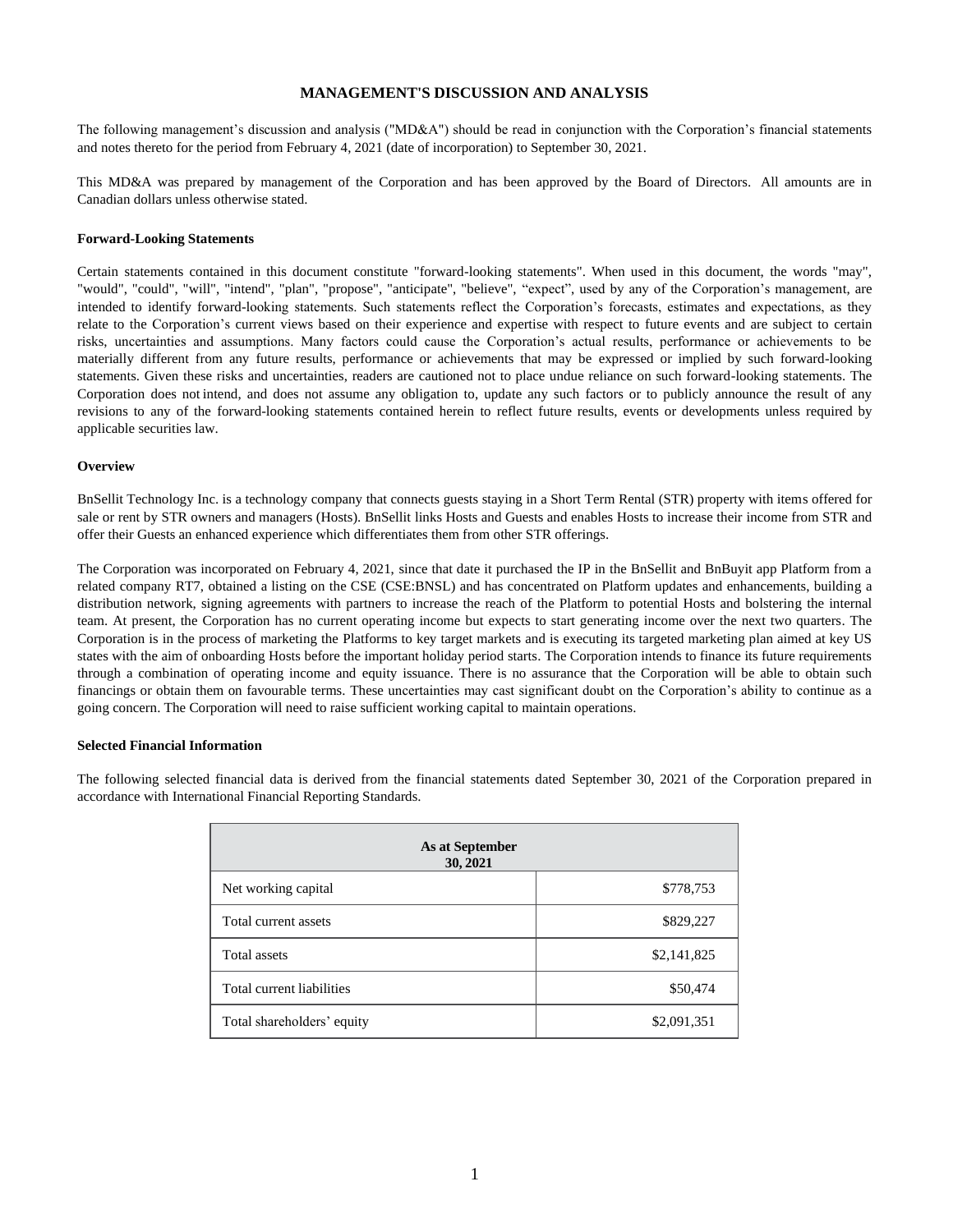| Period from July 1, 2021 to September 30, 2021 |             |  |
|------------------------------------------------|-------------|--|
| Revenue                                        | \$0         |  |
| Expenses                                       | \$277,007   |  |
| Net and comprehensive loss                     | \$(277,007) |  |
| Income per share basic and diluted             | \$(0.01)    |  |

| <b>Period from February 4, 2021</b><br>(date of incorporation) to September 30, 2021 |             |
|--------------------------------------------------------------------------------------|-------------|
| Revenue                                                                              | \$0         |
| Expenses                                                                             | \$542,863   |
| Net and comprehensive loss                                                           | \$(542,863) |
| Income per share basic and diluted                                                   | \$(0.01)    |

No prior period comparison activity has been provided as the Corporation was not in existence during the reported period in the prior year.

# **Discussion of Operations for the period ended September 30, 2021**

The Corporation was incorporated pursuant to the Business Corporations Act (Alberta) on February 4, 2021, with its head office located at 421-7th Avenue, SW, 30th Floor, Calgary, AB, T2P 4K9. The Corporation's registered office is located at 210 – 2020 4 Street SW, Calgary, AB T2S 1W3. The Corporation's first fiscal year end will be December 31, 2021. The Corporation's activities have been focused on (i) completing the Private Placements, (ii) obtaining the listing on the CSE (CSE:BNSL), (iii) developing a business plan for the Platforms, (iv) developing and protecting its brand intellectual property, (v) and securing third party partners and distribution partners for the commercialization of the Platforms.

Since incorporation the Corporation has raised cash by issuing share capital through a series of private placements, it purchased the BnSellit e-Commerce Platform and listed on the CSE (CSE:BNSL). The Corporation has also signed partner agreements with a range of property management platform providers which will give BnSellit access to over 200,000 potential Hosts. The Corporation has also developed its business further during this period by building supply chain partnerships that allow Hosts to purchase ready made Marketplace kits that easily and attractively package items that the Host can sell to Guests. These kits can be purchased directly from the supplier through the app and are delivered directly to the Host address.

The Corporation has increased market awareness of the BnSellit app by attending targeted STR trade shows and demonstrating the app to attendees, by becoming a member of multiple vacation rental bodies and marketing to other group members and joining relevant social media groups and contributing to online discussion groups. The Corporation will continue in these marketing efforts, targeting specific geographical areas and demographics where we believe we will have the most success.

Using the BnSellit e-Commerce Platform, Hosts can easily and quickly post and manage items for sale or rent at a specific location. These are items that a Guest can purchase and use during their stay or take home with them when they leave. The BnSellit e-Commerce Platform has a unique person-to-person built-in communication system linking Hosts and Guests together to answer questions about products and services and to facilitate completing a purchase or rental transaction.

Each Host is provided with a unique Host ID when they register which links inventory for sale or rent at the location to the Guest. The unique Host ID is displayed on signage and instructional documents provided by BnSellit at a Host's Location. Typically, a Host would inform the Guest that they are a BnSellit Host and provide instructions in advance of their stay through the email communications that accompany the rental confirmation. These instructions would include a summary of items for sale or rent, links to downloading the BnBuyit App from the IOS App Store or Google Play Store and the Host's unique Host ID. In addition to the advance email, when Guests arrive at the property they are presented with signage and instructions strategically placed by the Hosts notifying the Guests of specific items for sale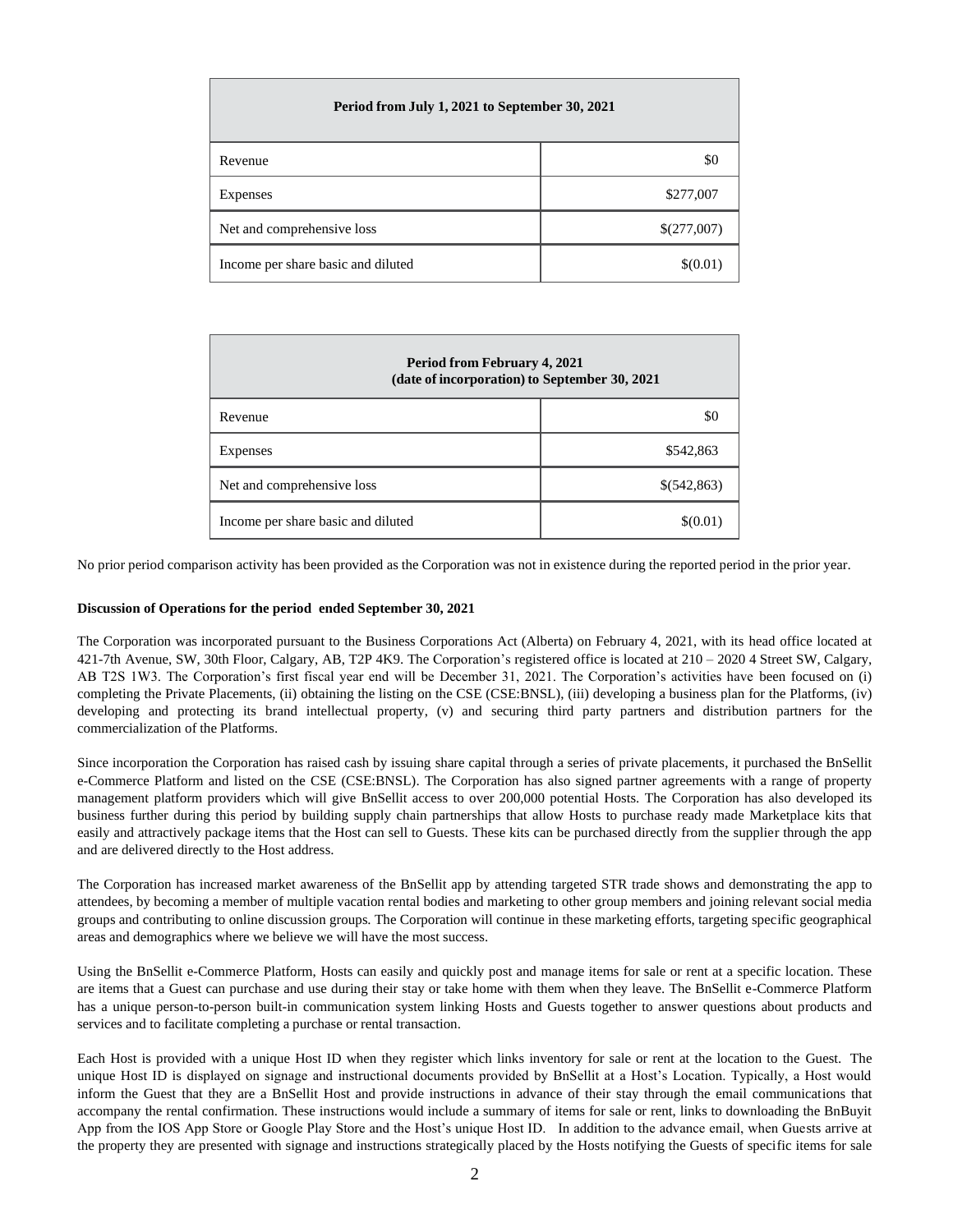or rent at the location, how to download the BnBuyit App and how to purchase or rent the items.

BnBuyIt is the companion app to BnSellit and allows the Guest to explore items the Host has posted for sale or rent at the location by using the unique Host ID. The Guest can easily view, purchase or rent the items with the BnBuyIt App using their debit or credit card. A single BnBuyit App installed on a Guest's mobile device provides access, through the Unique Host ID, to thousands of participating BnSellit Host locations.

The BnSellit e-Commerce Platform allows Hosts to organize inventory in four main categories:

- $\bullet$ General merchandise – Items which a Guest can purchase and take away with them when they leave the rental, examples include artwork, souvenirs, antiques, a music collection, clothing, furniture and much more.
- $\bullet$ The mini-bar – This section allows a Host to offer drinks, snacks, toiletries, phone chargers, fruit, pre-made meals and items typically offered in high-end hotel room mini bars. The Marketplace Kits that have been developed quickly and easily allow Hosts to populate their minibar and they are free to personalize items as they see fit.
- Meals Food items (frozen pizzas, hot dogs, ice creams, single serve cereals, etc.) that are stored in cupboards, refrigerators and  $\bullet$ freezers at a Host location.
- $\bullet$ For rent – This section allows a Host to post items that a Guest can rent and use for the duration of their stay. These items can include bikes, golf clubs, snow boards, scooters, kayaks, access to a fitness center or club house, etc. Once a Guest completes their rental purchase, a 'Use Code' or combination lock code and instructions are automatically sent to the Guest in the BnBuyit App. The rental category is a single use rental fee for the duration of the Guest's stay.

The BnSellit e-Commerce Platform includes everything from real time payment processing integrations, inventory control, Guest management and support, Host management and support, performance reporting and real time in app Guest to Host Chat/Phone communications. BnSellit offers a one-stop-shop for Hosts that creates multiple revenue opportunities with each and every Guest visit while offering the Guest a richer and more rewarding experience.

Post September 30, 2021, BnSellit signed partner agreements with the following online property management partners:

- Alltherooms
- Flarbo
- **Guesty**
- Syncbnb
- Vacaymyway

These partnerships give BnSellit access to over 200,000 potential Hosts across North America.

On April 29, 2021, the Corporation entered into an asset purchase agreement (the "Asset Purchase Agreement") with BnS Canada, a subsidiary wholly owned by RT7. In consideration for the assets acquired from BnS Canada, the Corporation agreed to pay to BnS Canada 39,705,882 Class A Common Shares in the capital of the Corporation at a deemed price of \$0.02939111 per Class A Common Share.

# **Trends**

Management is not aware of any trend, commitments, events or uncertainties that could reasonably be expected to have a material adverse effect on the Corporation's business, financial condition or results of operations.

# **Summary of Quarterly Results**

| Period from July 1, 2021 to September 30, 2021 |             |
|------------------------------------------------|-------------|
| Revenue                                        | \$0         |
| Expenses                                       | \$277,007   |
| Net and comprehensive loss                     | \$(277,007) |
| Income per share basic and diluted             | \$(0.01)    |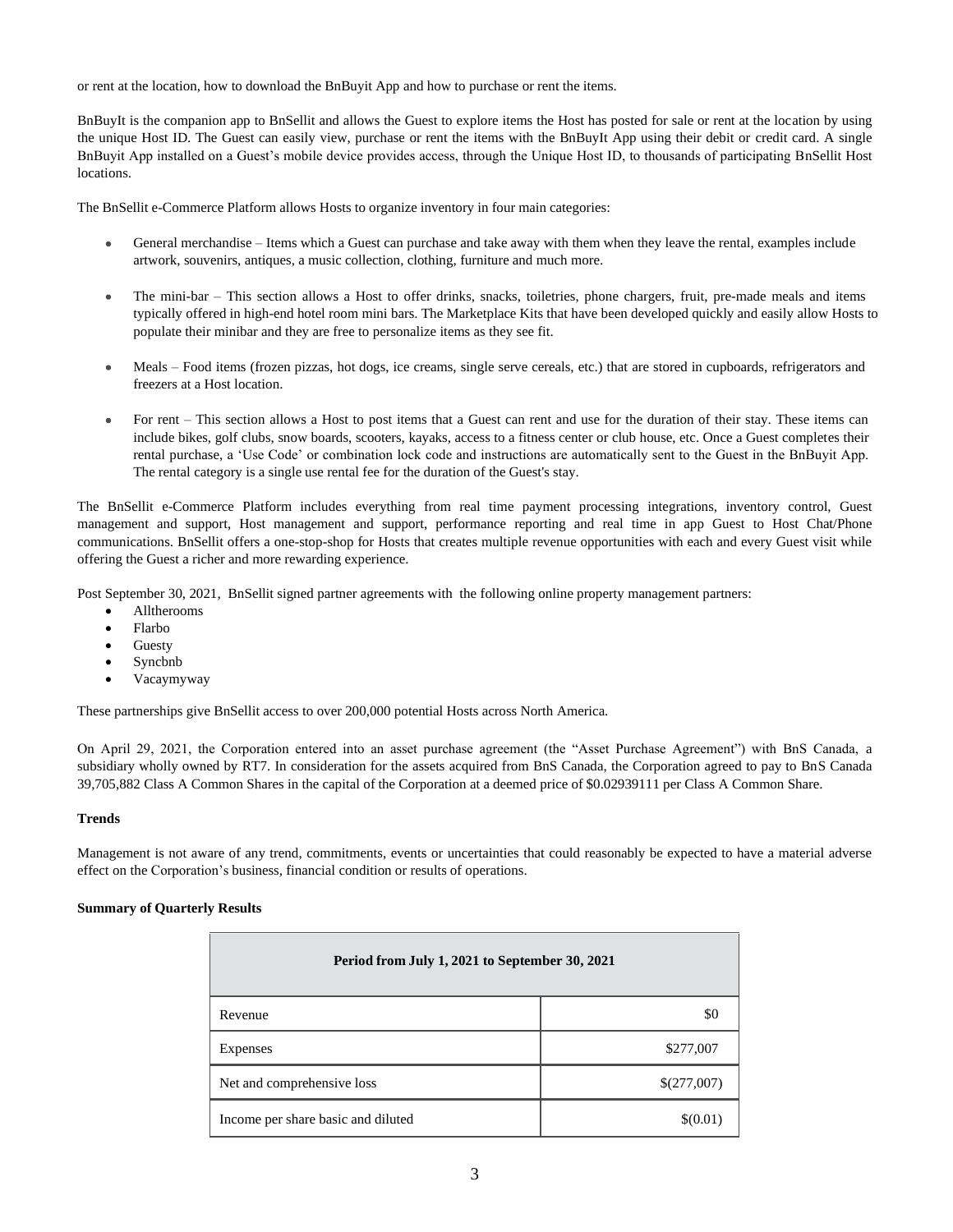## **Liquidity, Capital Resources, and Outlook**

Liquidity risk is the risk that the Corporation will encounter difficulty in satisfying financial obligations as they become due. The Corporation manages its liquidity risk by forecasting cash flows from operations and anticipated investing and financing activities. The Corporation's objective in managing liquidity risk is to maintain sufficient readily available reserves in order to meet its liquidity requirements.

The Corporation had working capital of \$778,753 as of September 30, 2021.

On March 12, 2021, the Corporation closed its Class B Offering of 78,500 Class B Common Shares at \$1.00 per Class B Common Share for gross proceeds of \$78,500.

On April 12, 2021, the Corporation closed its Initial Offering of 1,660,700 Class A Common Shares at \$0.015 per Class A Common Share for gross proceeds of \$24,910.50.

On April 29, 2021, the Corporation entered into the Asset Purchase Agreement. Pursuant to the Asset Purchase Agreement, the Corporation issued 39,705,882 Class A Common Shares to BnS Canada for all assets required in connection with the Platforms.

On May 28, 2021, the Corporation closed its First Private Placement of 1,640,182 Class A Common Shares at \$0.34 per Class A Common Share for gross proceeds of \$557,661.88.

On June 23, 2021, the Corporation closed its Second Private Placement of 2,209,292 Class A Common Shares at \$0.34 per Class A Common Share for gross proceeds of \$751,159.28.

On June 24, 2021, the Corporation closed its Third Private Placement of 200,000 Class A Common Shares at \$0.34 per Class A Common Share for gross proceeds of \$68,000.

On July 8, 2021, the Corporation closed its Fourth Private Placement of 230,883 Class A Common Shares at \$0.34 per Class A Common Share for gross proceeds of \$78,500.22.

On July 9, 2021, the Corporation redeemed 62,800 Class B Common Shares at \$1.00 per Class B Common Share.

On July 9, 2021, the Corporation converted 15,700 Class B Common Shares into 157,000 Class A Common Shares.

On September 29, 2021 the Corporation was listed on the CSE (CSE:BNSL)

At present, the Corporation has no current operating income. The Corporation's resources are currently focused on developing supply chain partnerships that will enhance offerings to Hosts, increasing market awareness of the business, onboarding Hosts to the Platform and enhancing the technology.

## **Off-Balance Sheet Arrangements**

There are no off-balance sheet arrangements as of September 30, 2021.

#### **Related Party Transactions**

The Corporation's related parties consist of key management personnel and companies owned directly or indirectly by key management personnel, including RT7 and BnS Canada. Antonio Comparelli, director of the Corporation is the director of RT7 and BnS Canada.

Key management personnel includes persons having the authority and responsibility for planning, directing and controlling the activities of the Corporation as a whole. The Corporation has determined that key management personnel consist of executive and non-executive members of the Board of Directors and corporate officers. In the period to September 30, 2021 the company paid \$45,000 to the CFO and \$22,500 to the COO

On March 31, 2021, RT7 sold all assets required in connection with the Platforms to BnS Canada, a wholly owned subsidiary of RT7, for a promissory note in the amount of \$1,167,000.00.

On April 29, 2021, the Corporation entered into an Asset Purchase Agreement with BnS Canada, a company that is partially owned indirectly by key management personnel of the Corporation. In consideration, the Corporation issued to BnS Canada 39,705,882 Class A Common Shares.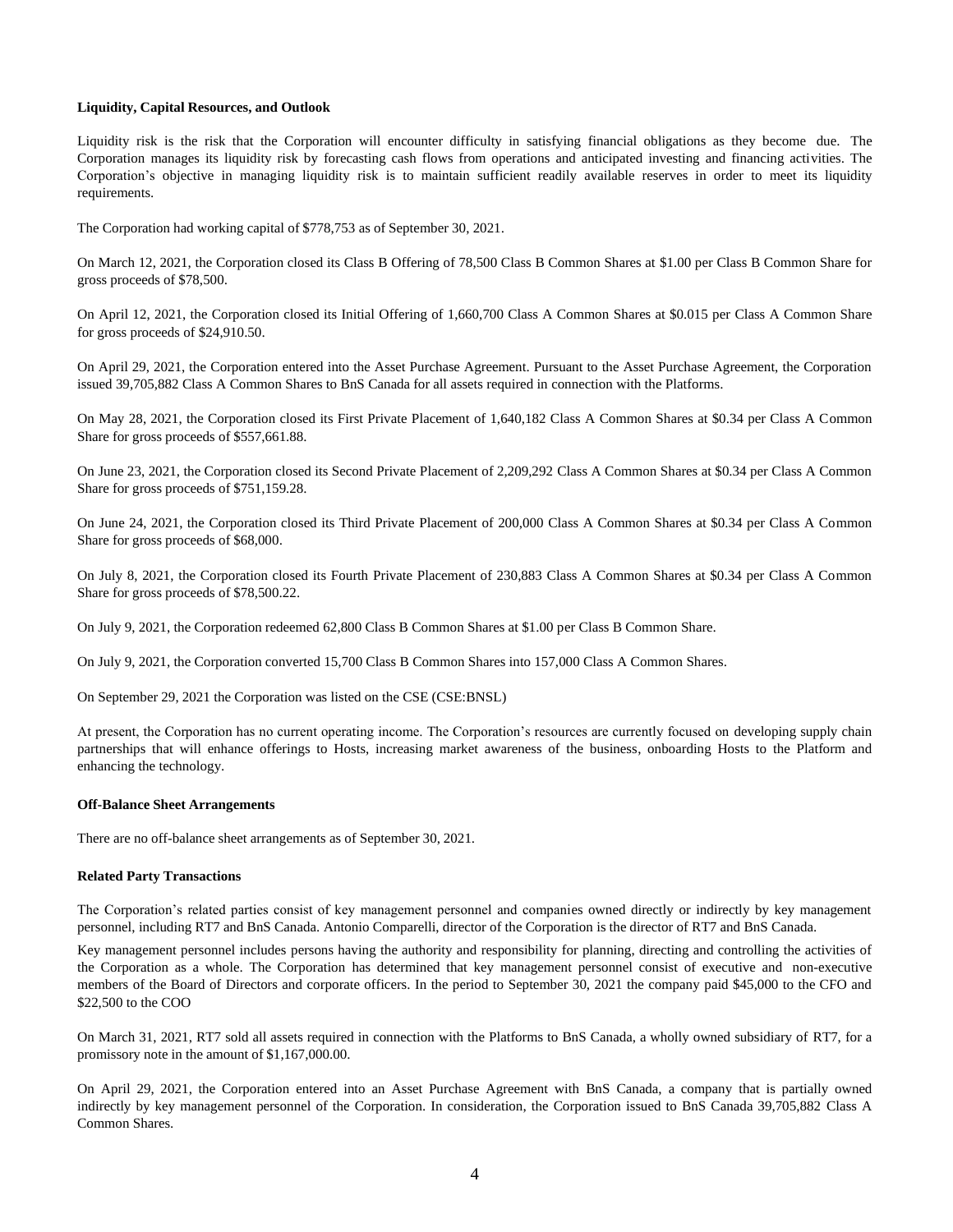On May 27, 2021, 39,705,882 Class A Common Shares owned by BnS Canada were transferred to RT7 by BnS Canada to settle a promissory note issued by BnS Canada in favour of RT7 for the original purchase of the assets comprising the Platforms from RT7 by BnS Canada. The Corporation understand that RT7 subsequently distributed a portion of the 39,705,882 Class A Common Shares to certain of its shareholders as a result of a dividend declaration made by RT7.

In June, 2021 the Corporation paid RT7 \$130,000 in set-up fees for moving the BnSellit platform onto BnSellit's own infrastructure.

For the period to September 30, 2021 the Corporation paid \$20,000 in property rent payments to RT7.

## **Critical Accounting Estimates and Policies**

The Corporation's significant accounting policies and the adoption of new accounting policies are disclosed, as applicable, in the audited financial statements for the period ended September 30, 2021.

## **Risk and Uncertainties**

The Corporation has a limited history of existence. There can be no assurance that the limited amount of cash raised from the previous Private Placements will be sufficient to successfully transition the Corporation into a full operating company which will lead to sufficient revenue to produce positive income. There can be no assurance that the Corporation will be able to obtain adequate financing to continue if the current cash is not sufficient. The securities of the Corporation should be considered a highly speculative investment. The following risk factors should be given special consideration when evaluating an investment in any of the Corporation's securities:

- The Corporation currently has no sources of revenue;  $\bullet$
- The Corporation does not have a history of earnings, nor has it paid any dividends and will not pay dividends until at least after it  $\bullet$ achieves profitability and is authorized by the Board of Directors;
- The Corporation has only limited funds with which to launch its operations in an effort to produce revenue;
- The current economic environment and pandemic situation introduces additional uncertainty.

## **Financial Instruments and Other Instruments**

As of the date of the Corporation's financial statements, the Corporation's financial instruments consist exclusively of cash. It is management's opinion that the Corporation is not exposed to significant interest, currency or credit risks arising from these financial instruments and that the fair value of these financial instruments approximates their carrying values, as applicable. See the Financial Statement attached hereto as Schedule "A" of this Prospectus.

## **Additional Disclosure**

## Outstanding Shares

The Corporation's authorized share capital consists of an unlimited number of Class A Common shares and an unlimited number of Class B Common shares.

As at September 30, 2021, the date of this MD&A, the Corporation had 45,804,039 Class A Common Shares issued and outstanding and no outstanding Class B Common Shares issued and outstanding.

Break Down of Funds Raised, Costs and Expenditures

| Period from July 1, 2021 to September 30, 2021 |  |  |
|------------------------------------------------|--|--|
| Expensed research and development costs        |  |  |
| Intangible assets arising from development     |  |  |